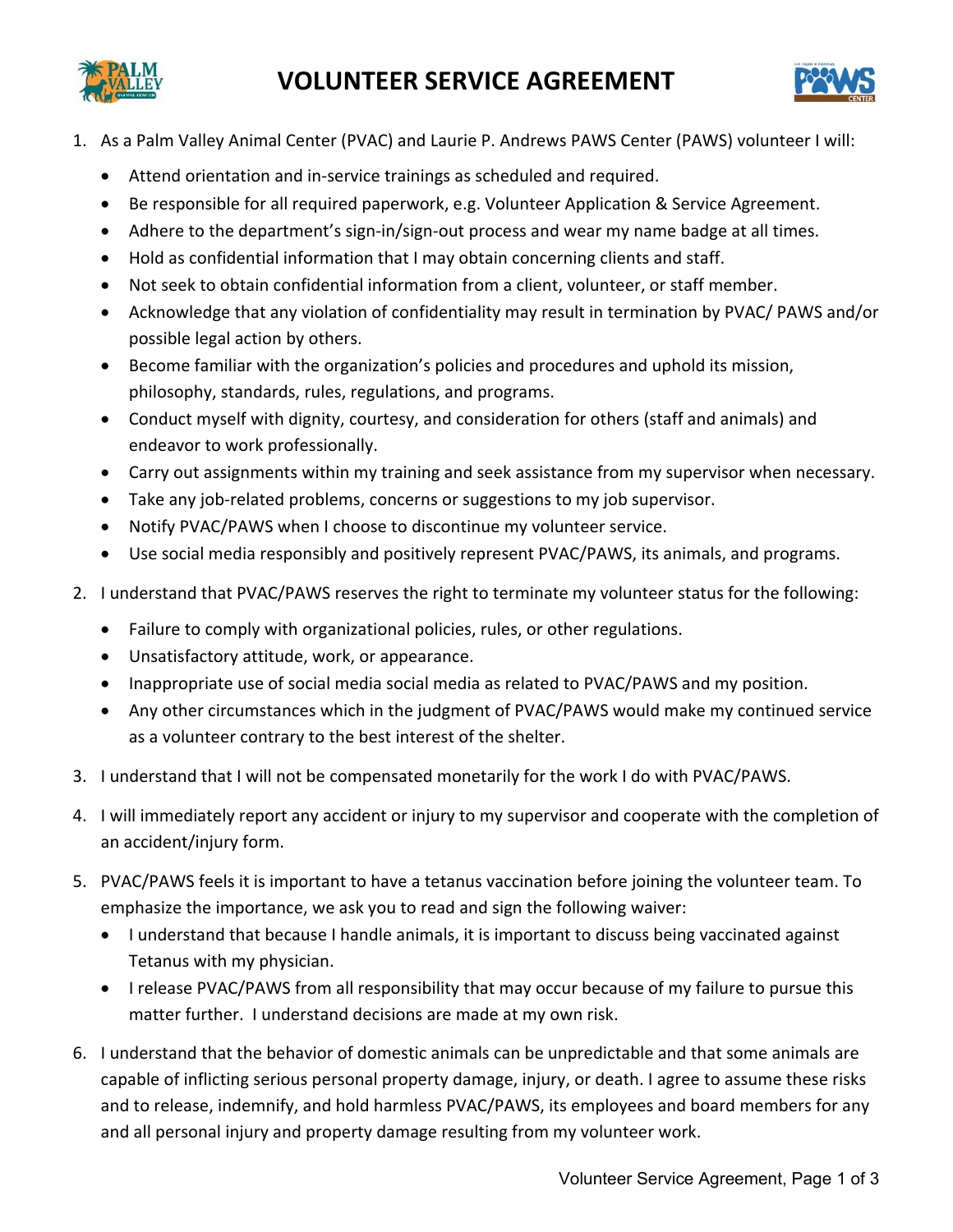7. I grant permission to PVAC/PAWS to use my image, image of my minor and/or Junior Volunteer(s) (photographs and/or video) for use in publications including videos, email blasts, recruiting brochures, newsletters, and magazines and to use my image in electronic versions of the same publications or on the website or other electronic forms of media. I hereby waive any right to inspect or approve the finished photographs or electronic matter that may be used in conjunction with them now or in the future, whether that use is known to me or unknown, and I waive any right to royalties or other compensation arising from or related to the use of the image.

*I have read and understand each of the above conditions, my signature below indicates that I agree to be bound by them and that I have accurately and truthfully completed the Palm Valley Animal Center Volunteer Application, Volunteer Service Agreement, Minor Consent Form\*, and Junior Volunteer Release\*. (\*if applicable)* 

| <b>Volunteer Print Name</b> |         |
|-----------------------------|---------|
| Volunteer Signature         | Date    |
| <b>Email Address</b>        | Phone # |

## **MINOR CONSENT FORM**

Volunteers must be 16 years of age to volunteer at Palm Valley Animal Center/The Laurie P. Andrews PAWS Center unaccompanied by a parent/guardian. If a volunteer is between the ages of 16 ‐ 18, they must have a signed Minor Consent Form from their parent/guardian to participate in PVAC/PAWS Volunteer Program.

As the parent/guardian of the minor listed below, I have read and understand the conditions listed on the Volunteer Service Agreement and my signature below indicates that I hereby understand that my daughter/son volunteers at her/his own risk, grant permission for her/him to perform volunteer work for PVAC/PAWS and that all aforementioned content applies to my daughter/son.

|                         | Date <u>_____________</u>     |
|-------------------------|-------------------------------|
| Parent/Guardian Phone # | Relationship ________________ |